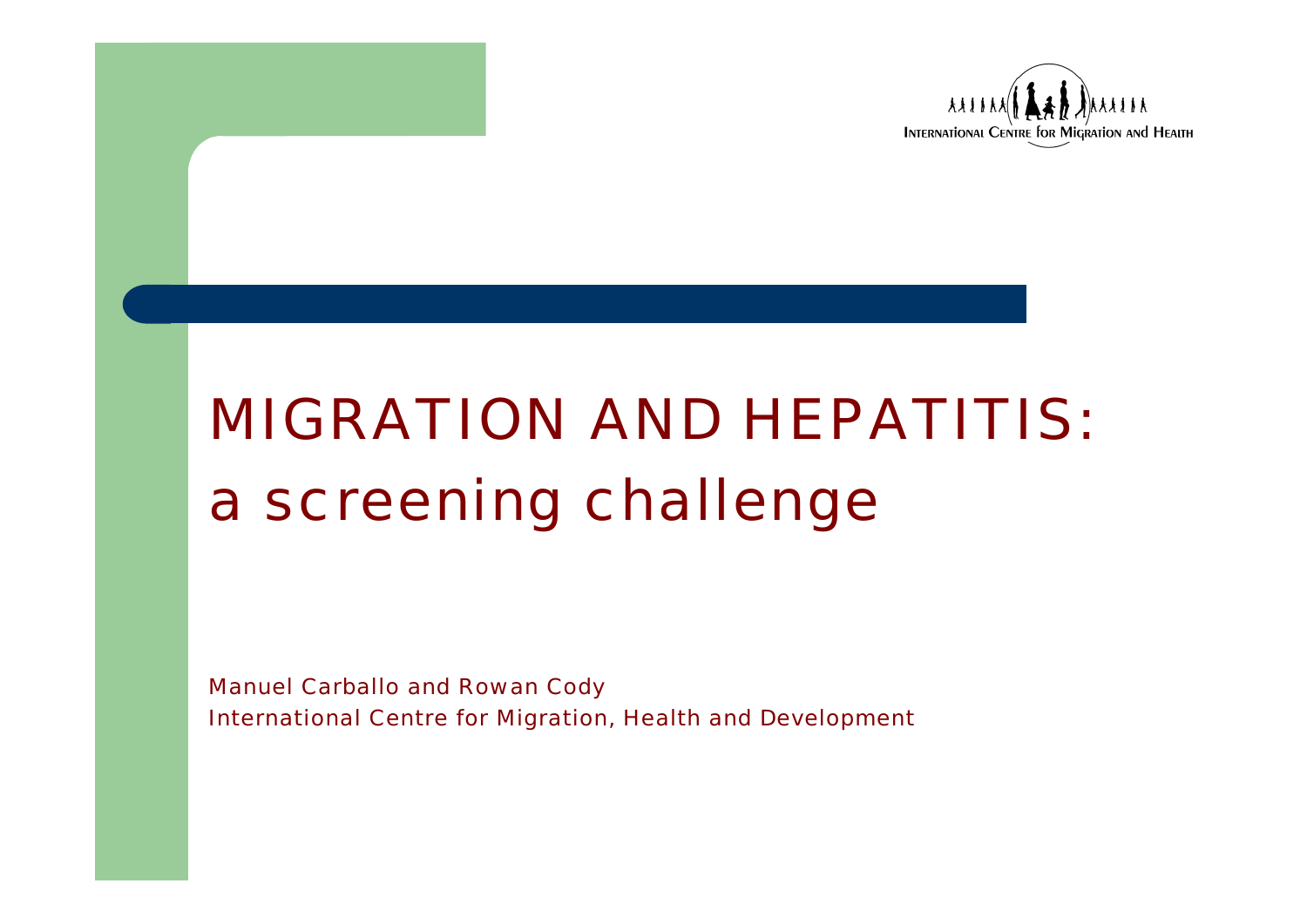

**concern about migration and viral hepatitis:** 

- **pace of diagnosed HBV and HCV growing**
- **in EU most new cases linked to foreign-born**
- **UK HBV Found.- doubling of Hep B in 5 years**
- **50% from Africa, Asia, Russia, new EU states**
- **similar trends in other EU countries likely**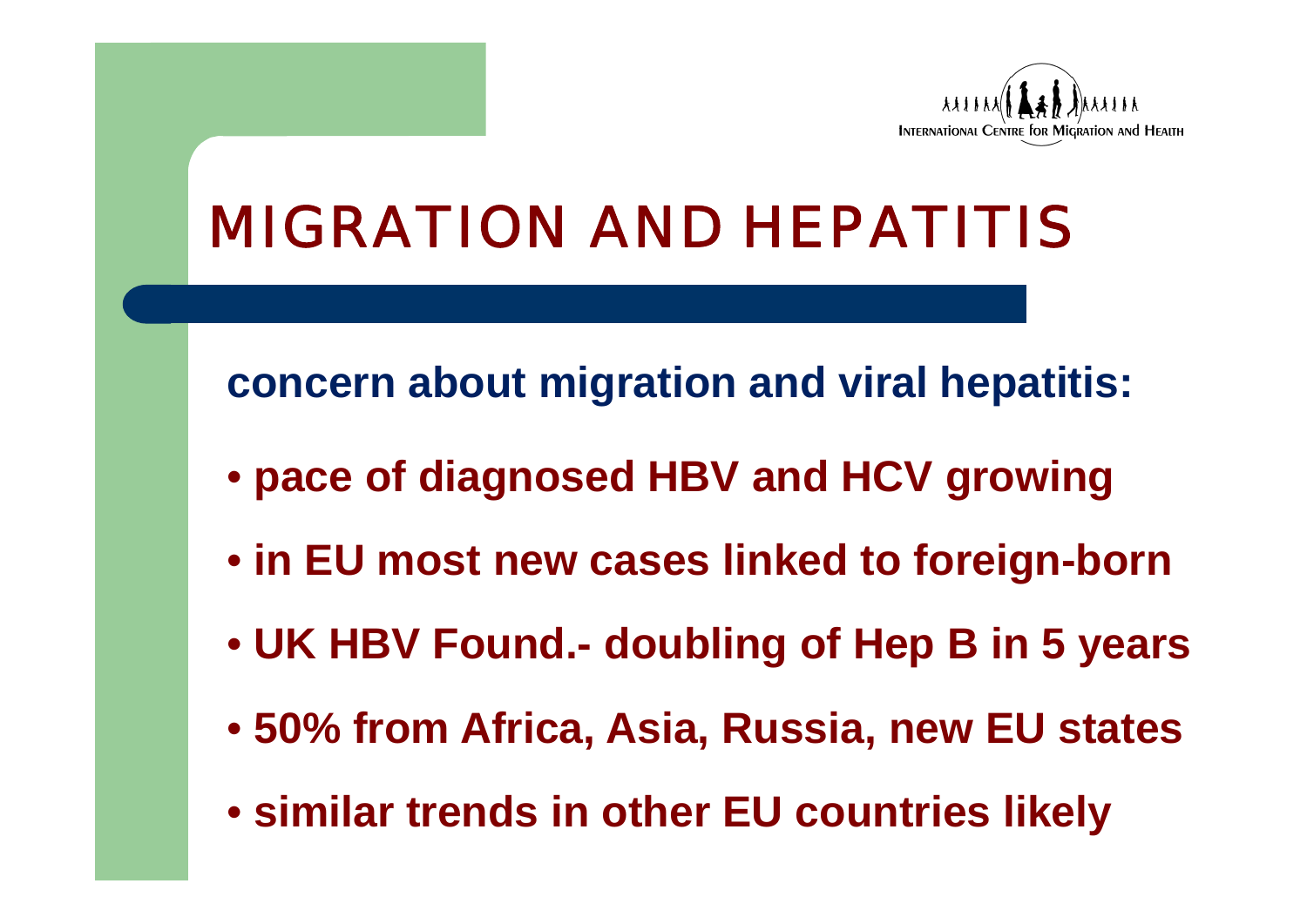

**how big a migrant issue are we talking about:** 

- **officially almost 300 million worldwide**
- **in reality well over 1,000 million**
- **in EU as a whole over 10 million officially**
- **with "irregular" migrants over 20 million**
- **increasing number of "circular" migrants**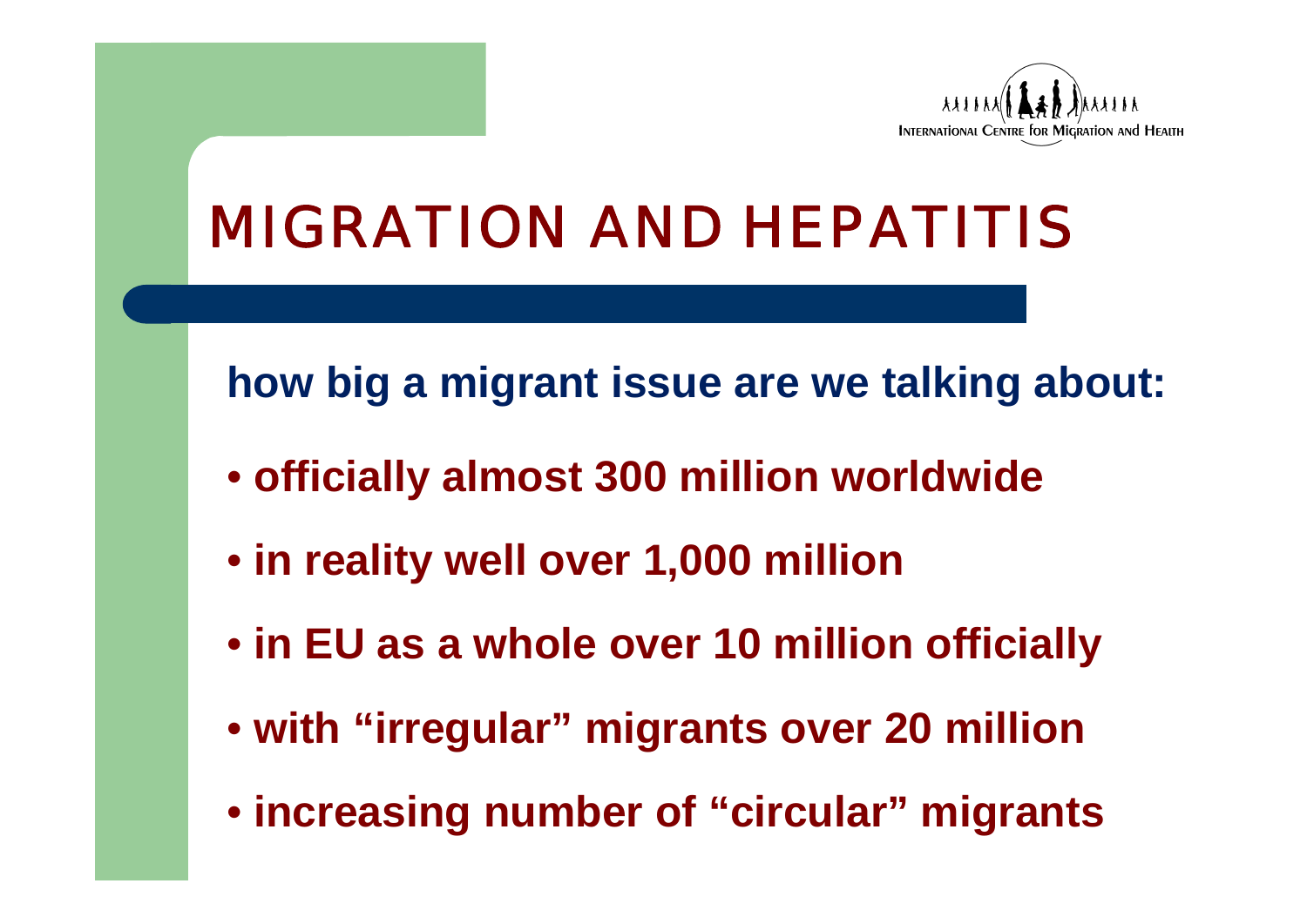

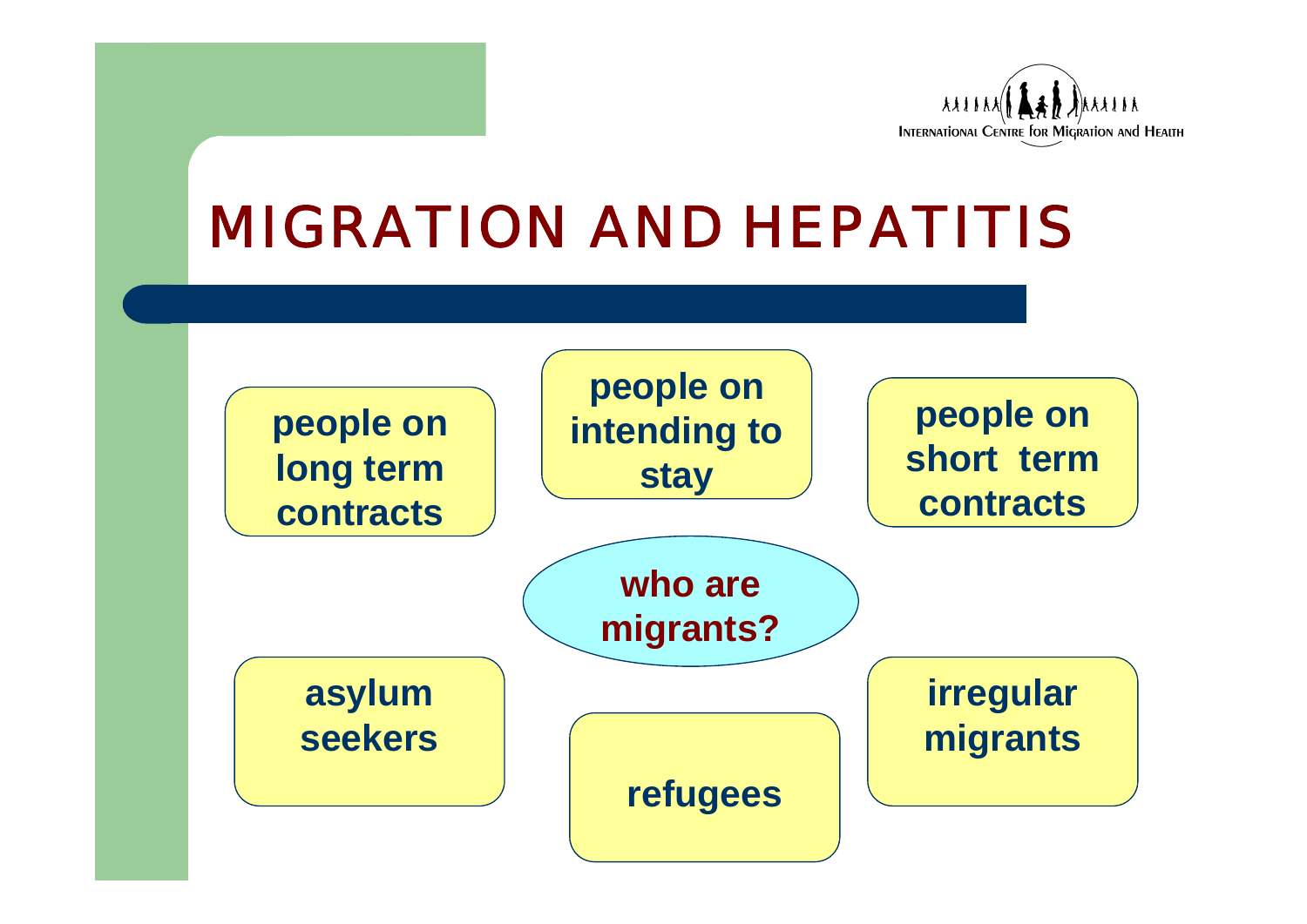

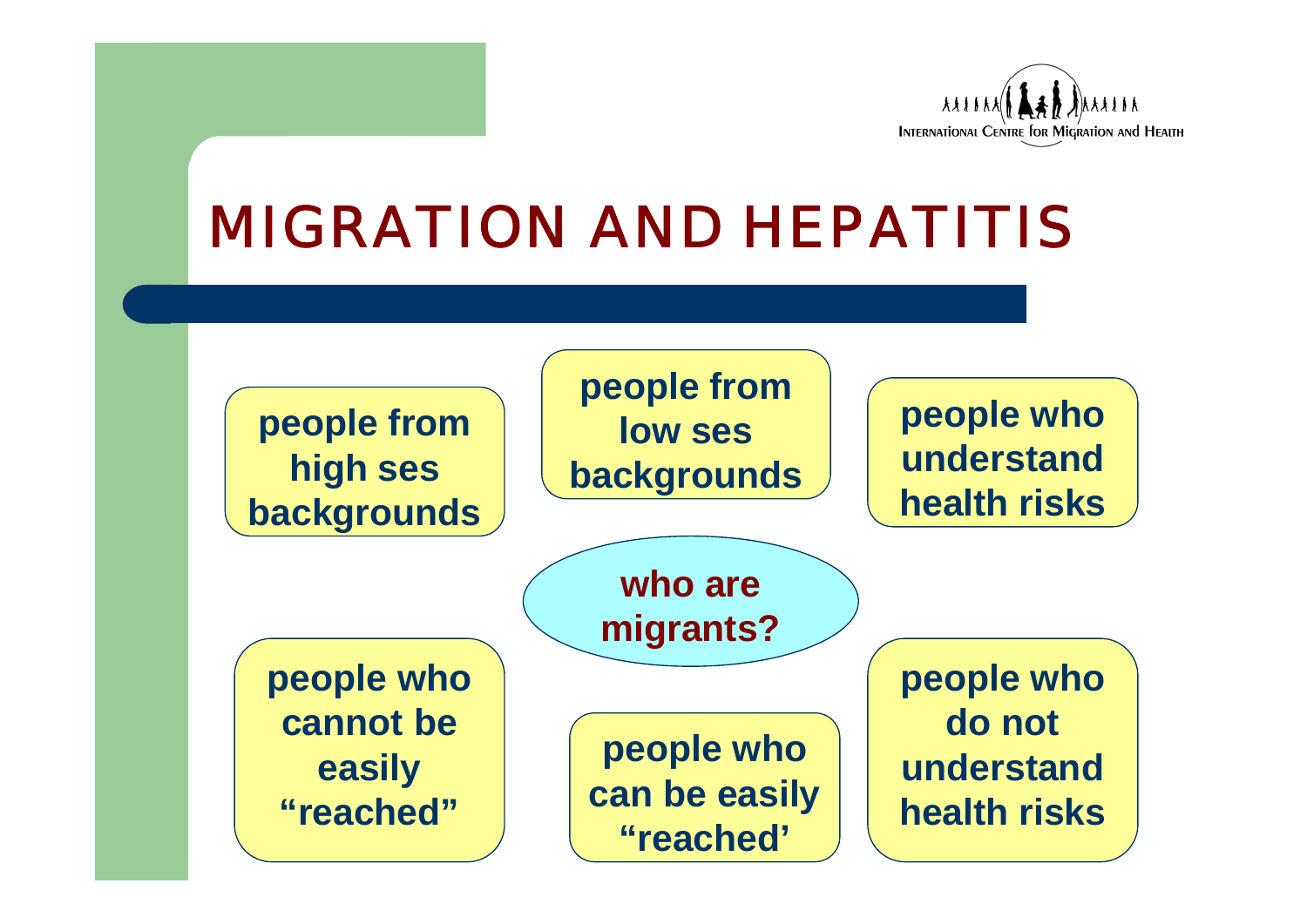

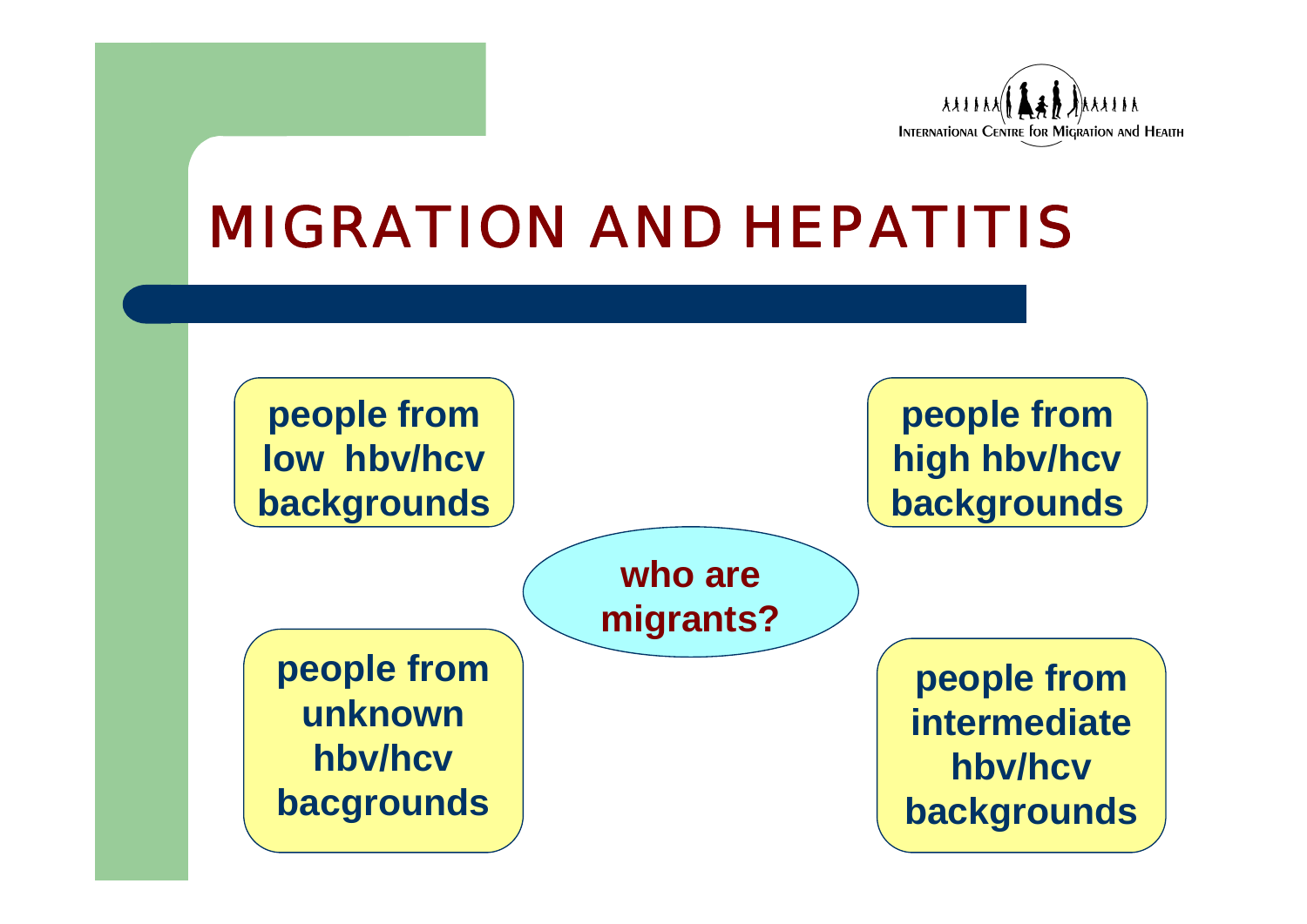

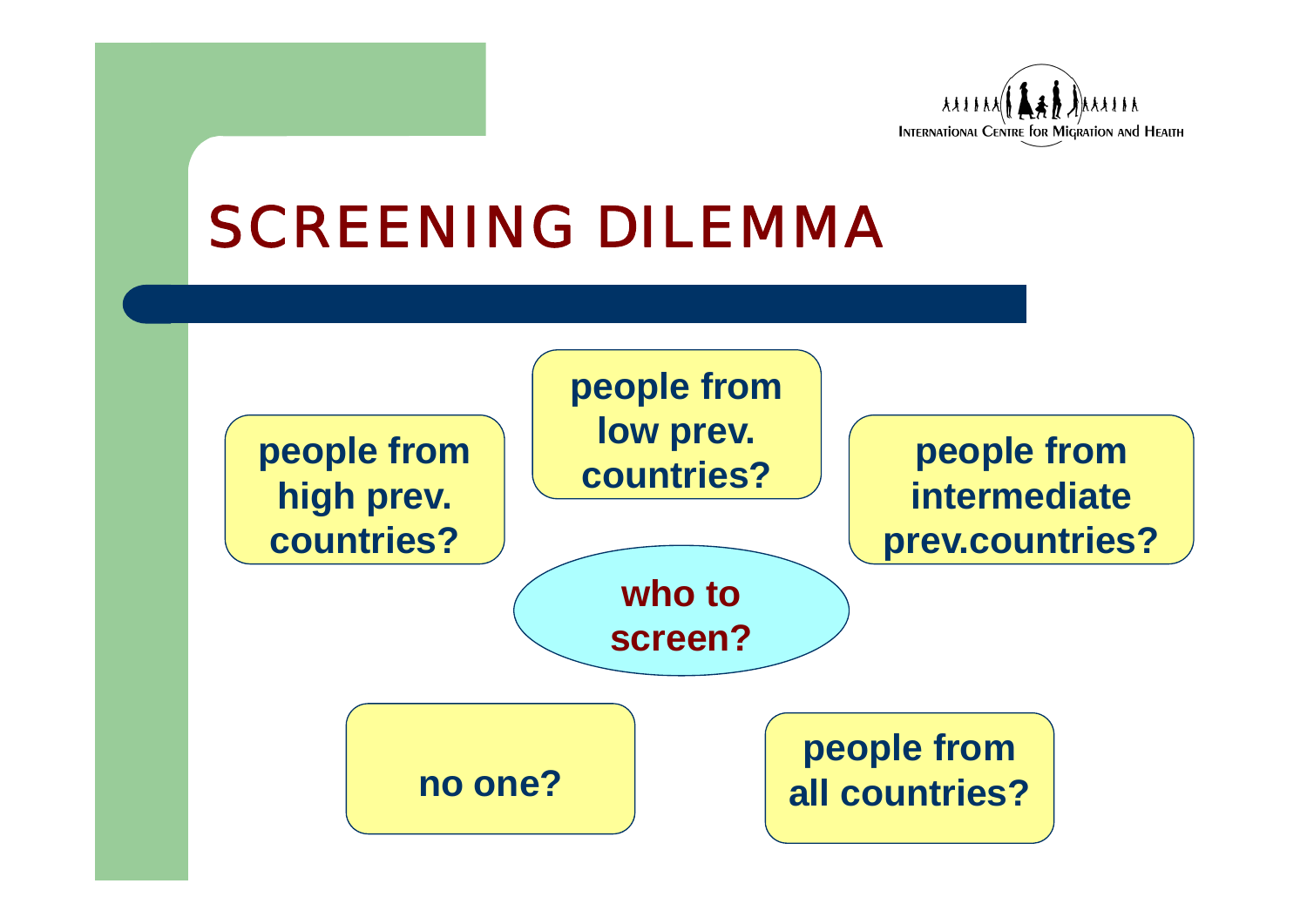

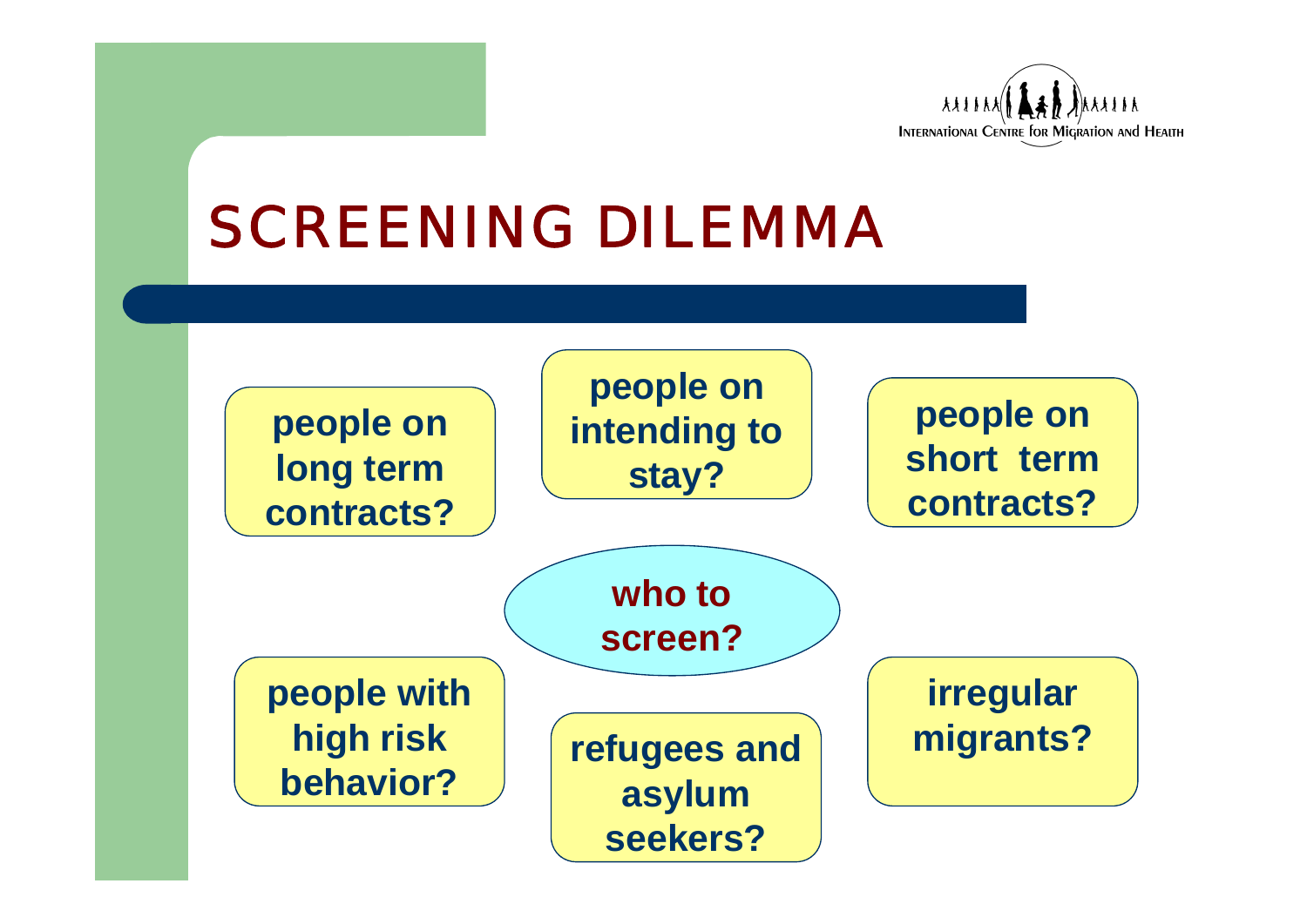